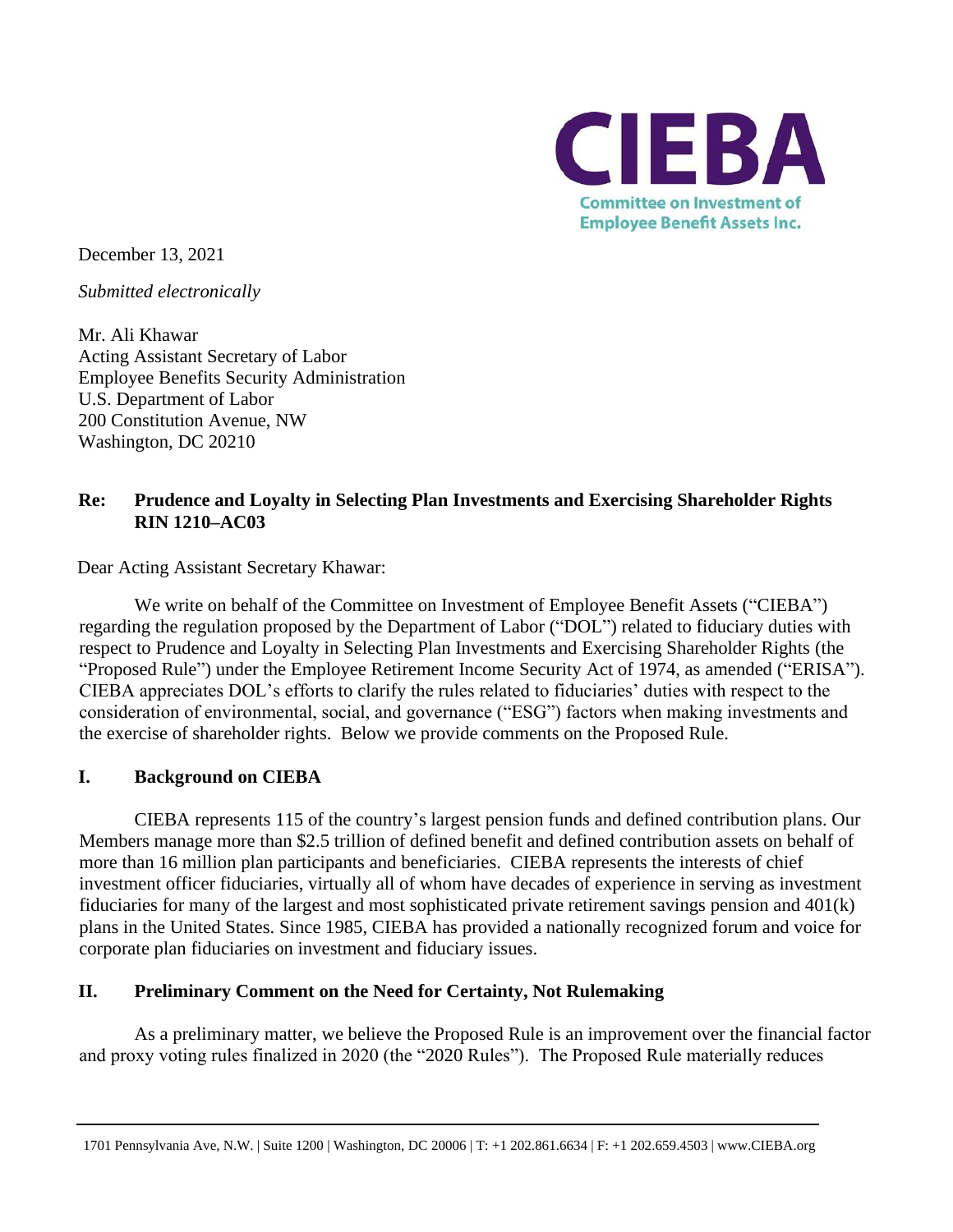burdens on plan fiduciaries and appropriately eliminates some of the regulatory bias against certain investment strategies.

That said, we reiterate our ongoing concern about the frequent changes to DOL's position with respect to the subjects covered by the Proposed Rule. Over the years, DOL has taken various positions with respect to the issues covered by the Proposed Rule that have been, at best, inconsistent and, at worst, contradictory, despite the fact that there has been no change to the relevant portion of ERISA. This backand-forth causes confusion and forces fiduciaries to expend resources trying to understand the law. Ultimately, however, DOL's pronouncements have little-to-no practical impact on decisions material to plan investments because fiduciaries already understand their duties and act accordingly.

Additionally, we continue to question the need for the Proposed Rule, the 2020 Rules, or any additional guidance at all. It is crystal clear that, under ERISA, a fiduciary must act prudently and solely in the interest of plan participants when making and managing investments. After more than four decades since the passage of ERISA, plan fiduciaries understand that DOL interprets ERISA to (i) require fiduciaries to first and foremost consider financial factors when making investment-related decisions and (ii) only consider collateral issues as a tie breaker. This principals-based framework is beneficial as it allows flexibility for fiduciaries to change their approaches and strategies based on new information and developments in the marketplace. The 2020 Rules and the Proposed Rule both attempt to put a finger on the scale to influence the types of investments plan fiduciaries make. We believe that is a fundamentally flawed approach that is counterproductive, and at odds with ERISA. Therefore, we urge DOL to simply repeal the 2020 Rule rather than trying to replace it with the Proposed Rule.

#### **III. Specific Comments**

### **A. Consideration of ESG Factors**

We understand that DOL issued the Proposed Rule, in part, to reduce real or perceived legal barriers to ESG investing created by the 2020 Rules. Rightly or wrongly, the 2020 Rules were widely perceived as an attempt, at least in part, to substitute fiduciaries' decisions with respect to the economic relevance of ESG factors with DOL's views on the subject. Revising the 2020 Rules to correct for biases created by the regulation is a positive step.

However, CIEBA is concerned that DOL may have overcorrected and that the Proposed Rule could be interpreted, in some circumstances, as overriding a fiduciary's considered judgement with respect to which investment factors to consider. For example, the Proposed Rule states that a prudent process "may often require an evaluation of the economic effects of climate change and other ESG factors...." It also lists examples of what DOL believes may be, depending on the facts and circumstances, material to a fiduciary's prudent risk-return analysis (*i.e.,* climate change factors, governance factors, and workplace practices).

We do not believe it was DOL's intent to require plan fiduciaries to consider factors with little or no economic impact on an investment. However, the fact that the Proposed Rule specifically identifies particular considerations could be interpreted by some as directing fiduciaries to consider those factors. This result runs contrary to the fundamental standard of care under ERISA and creates both confusion and litigation risk for plan fiduciaries.

<sup>1701</sup> Pennsylvania Ave, N.W. | Suite 1200 | Washington, DC 20006 | T: +1 202.861.6634 | F: +1 202.659.4503 | www.CIEBA.org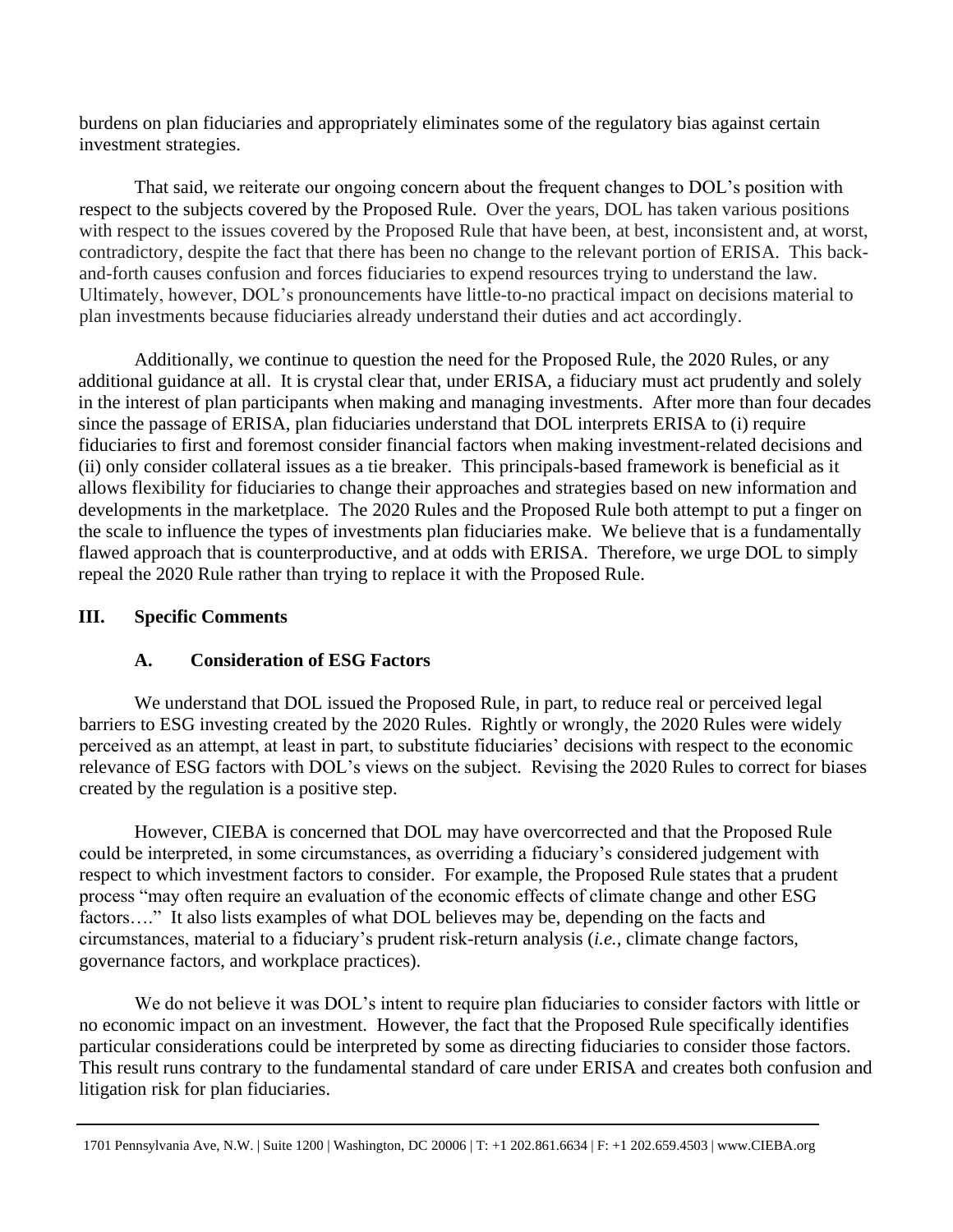If DOL chooses to finalize a rule, we urge the agency to strive for neutrality with respect to investment-related considerations. We ask that DOL simply reiterate its longstanding views with respect to investments and not attempt to put a finger on the scale in favor of any particular consideration. In short, any final regulation should recognize that plan fiduciaries are in the best position to determine what investment factors are economically relevant and should afford fiduciaries considerable deference.

### **B. Qualified Default Investment Alternatives ("QDIAs")**

We appreciate that the Proposed Rule would apply the same fiduciary standard to the selection and monitoring of a QDIA as applied to other designated investment alternatives, including permitting consideration of ESG factors. This approach provides fiduciaries additional leeway by removing the restrictions included in the 2020 Rules that prohibit plans from utilizing as a QDIA a fund, product or model portfolio if its objectives or goals or its principal investment strategies include, consider, or indicate the use of one or more non-financial factors.

However, CIEBA is concerned about the requirement in the Proposed Rule that there be a disclosure in situations where the fiduciary considered a collateral benefit in forming the basis for an investment decision. First, it is unclear how such a disclosure should (or could) be made. Second, the dividing line between core and collateral factors is not always clear or easy to identify, so adding a regulatory disclosure requirement creates risk for fiduciaries. Finally, we do not view the disclosure requirement as adding any value to plan participants as those participants already have access to a substantial amount of information about designated investment alternatives.

### **C. Duty to Vote Proxies**

We agree with DOL that proxies should be voted as part of the process of managing a plan's investments, unless a plan fiduciary determines that voting proxies may not be in the plan's best interest, such as when voting involves significant cost or effort. However, we are concerned that the Proposed Rule would eliminate the statement in the 2020 Rules that "the fiduciary duty to manage shareholder rights appurtenant to shares of stock does not require the voting of every proxy or the exercise of every shareholder right." DOL states that the removal is to avoid confusion or misunderstanding by plan fiduciaries that they should be indifferent to exercising shareholder rights. We believe it is the removal of this language, and not its existence, that will cause confusion. Preamble language stating that the Proposed Rule would not require fiduciaries to vote all proxies is simply not enough to prevent the perception by the regulated community that the change is a fundamental change in DOL's position.

#### **D. Proxy Voting Safe Harbors**

CIEBA does not support or oppose the elimination of two proxy voting safe harbors. However, CIEBA generally supports rules that permit fiduciaries to create processes and procedures to make proxy voting decisions more efficient, including establishing voting policies. Many fiduciaries have adopted

<sup>1701</sup> Pennsylvania Ave, N.W. | Suite 1200 | Washington, DC 20006 | T: +1 202.861.6634 | F: +1 202.659.4503 | www.CIEBA.org